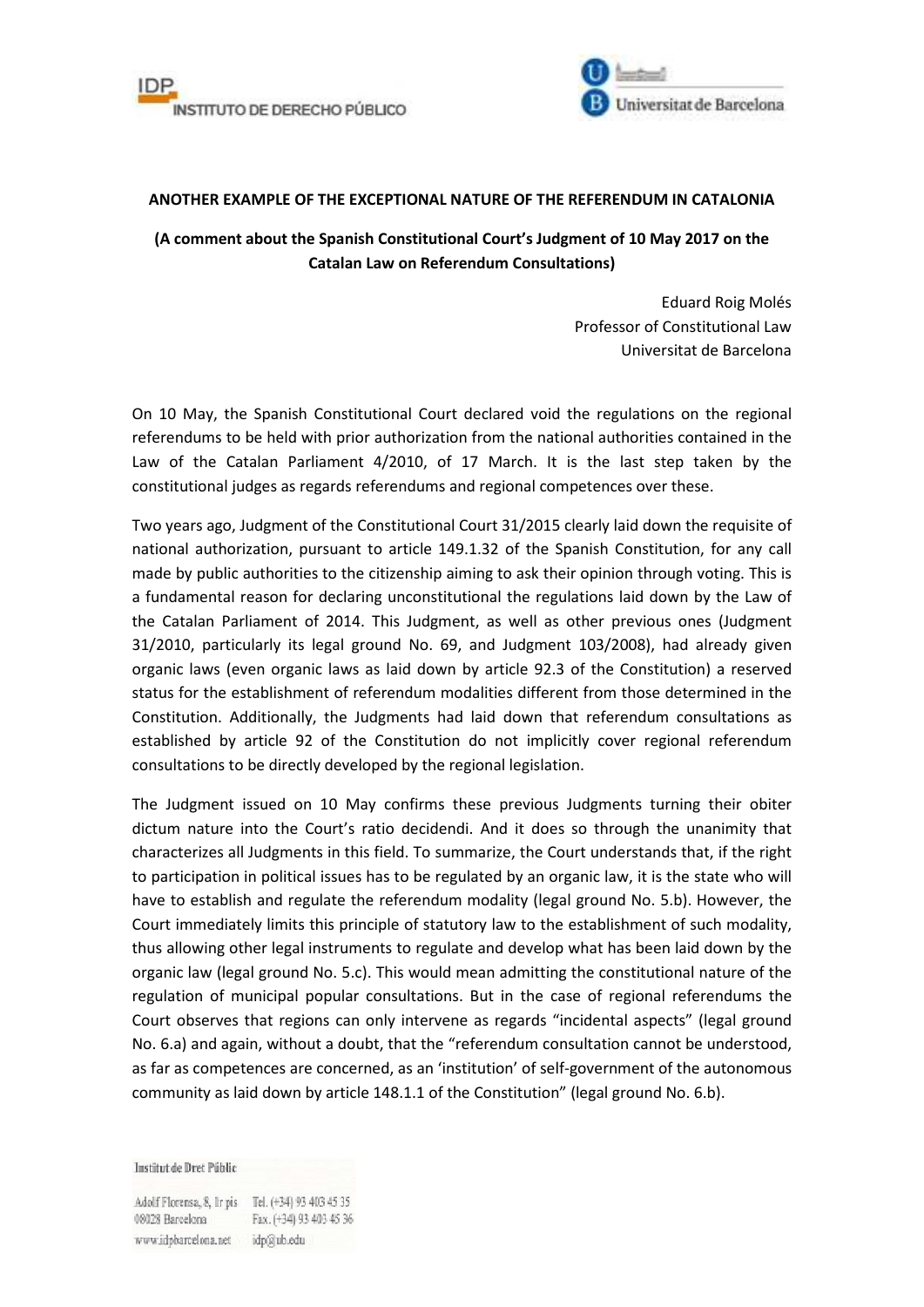



Further substantiation of this requirement would have been appropriate as the Judgment does not go beyond its (arguable) literal nature and the allusion to the previous Judgments. Again, the introduction of accidental elements (and thus not necessarily reasoned) in previous judgments and their evolution into binding precedent (at least its authority is indisputable) in subsequent judgments (as ratio decidendi) is reprehensible.

Requiring greater reasoning also derives from the (exceptional) expansive character of the principle of statutory law in this case, as well as from the recognition included in the contested law of the constitutional limit to the authorization from the state according to article 149.1.32 of the Constitution – which adopts itself a position of sufficient safeguard of the supraregional interests at stake. Likewise, considering the doctrine of the Catalan Council for Statutory Guarantees in this sense would justify a judicial dialogue that the Constitutional Court does not seem to be willing to recognize. Apart from this, it is worth highlighting that the Judgment points out that "in federal states the federated entities are generally entitled to establish and regulate their own referendum modalities" (legal ground No. 4). This brief reference to European comparative law shows that countries with similar constitutional systems as regards referendums have chosen the opposite solution. Nevertheless, the Spanish Court does not seem to find it necessary to analyze the specific characteristics of our constitutional system that justify its resolution.

The only justification refers to the parallelism made by the Catalan Government with the regulation of the popular legislative initiative, which is included in the Constitution only for the national sphere and developed by each regional legislation. The Court gives full rein to its precautions against the referendum: it is "the exceptional nature of the referendum" that "prevents the legislator (each of the legislators of our compound state) from freely articulating different modalities and establishes that only the organic law as regulated in article 92.3 of the Constitution shall lay down new consultation modalities (legal ground No. 6.c). Nevertheless, there is no specific justification of this exceptional nature or of the inclusion of regional referendums in article 92.

Finally, the Judgment raises again the old question about the opportunity of the Constitutional Court Judgments. The case has been resolved seven years after the appeal was lodged – there is no doubt that it has taken too much time but, in any case, the Judgment might have been too premature or even ill-timed.

In a nutshell, any institutional consultation to the population as a whole in which citizens are asked to vote is a referendum and, consequently, requires authorization from the state (1). And any referendum is subject to express regulation in the Constitution or the corresponding organic law (including the basic regulation at least as far as regional referendums are concerned) (2). These two aspects have been clearly laid down by the different constitutional Judgments. Many other questions are left unresolved as there are by now no challenged laws

Institut de Dret Públic

Adolf Florensa, 8, Ir pis Tel. (+34) 93 403 45 35 08028 Barcelona Fax. (+34) 93 403 45 36 www.idpbarcelona.net idp@ub.edu